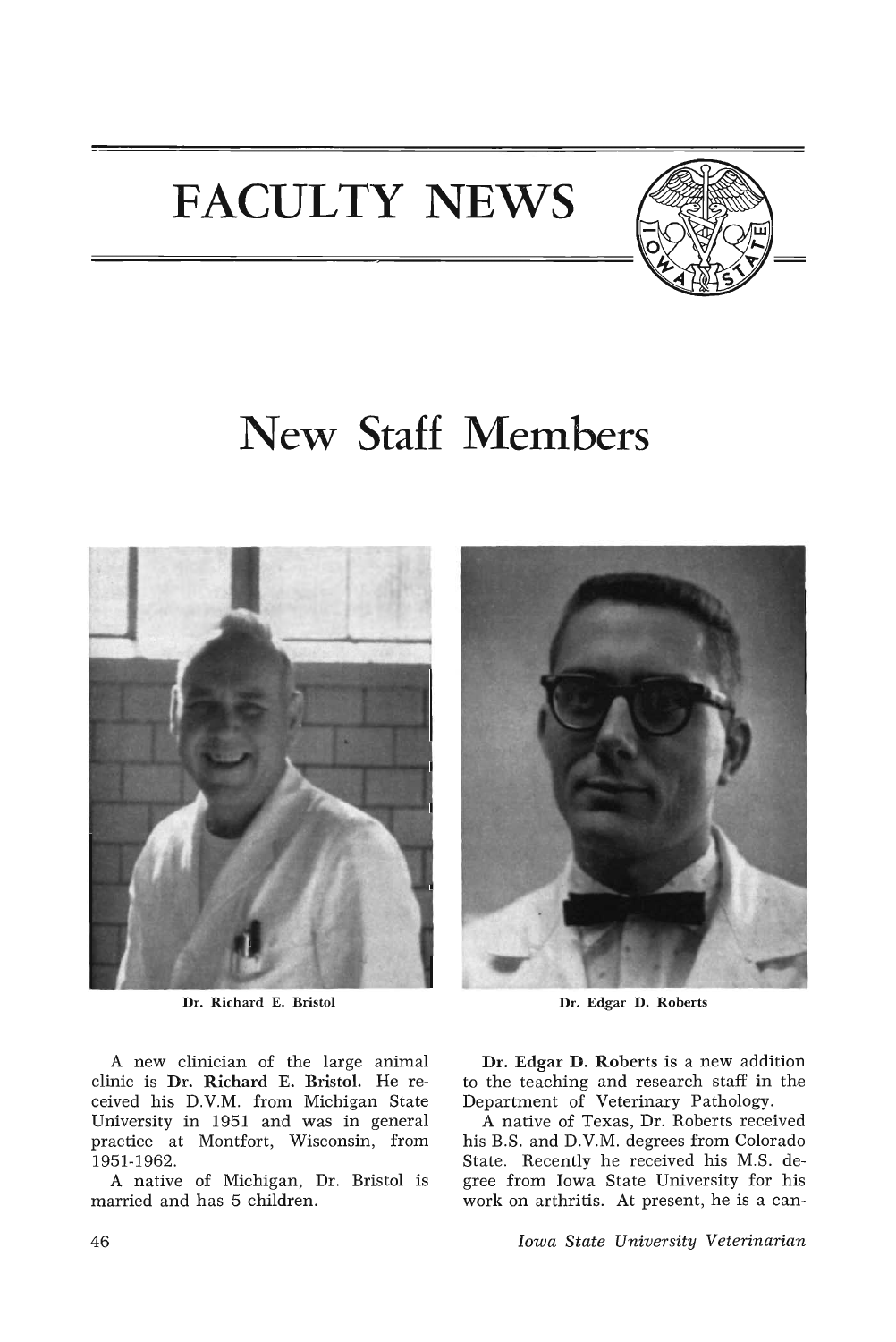didate for a Doctor of Philosophy degree, continuing his research on arthritis.

Dr. Roberts worked at the Research Institute with Dr. Switzer on swine pneumonia and arthritis. He continued his work for a year at the National Animal Disease Laboratory in a diagnostic capacity.

This past summer, Dr. Roberts presented a paper at the national A.V.M.A. meeting in Miami. The title of the paper was "Pathology of Mycoplasma hyorhinis Arthritis of Swine."

Dr. Roberts, a Korean War Navy vetan, is married and the father of two children.



Dr. Victor S. Myers Jr.

Dr. Victor S. Myers, Jr., a graduate of the University of Pennsylvania, is a new clinician in the equine section of the large animal clinic. A native of Laurel, Maryland, Dr. Myers did three years of preveterinary work at Franklin and Marshall College. He received his V.M.D. degree from the University of Pennsylvania in May, 1962.

Dr. Myer is working on an internship basis, spending half his time in the clinic and half in graduate study toward the Degree of Master of Science.

Dr. Myers and his wife, Helena have two children.



Dr. Richard F. Ross

Dr. Richard F. Ross is a recent addition to the staff of the Iowa State University Veterinary Diagnostic Laboratory. Dr. Ross received his D.V.M. from Iowa State University in 1959 and his Degree of Master of Science in Veterinary Bacteriology from Iowa State University, also. He was employed by the Veterinary Laboratories, Inc., of Remsen, Iowa, which is an SPF pig laboratory.

Dr. Ross is married and has a six month old son.



Dr. Edwin C. Anderson

Issue No.1, 1962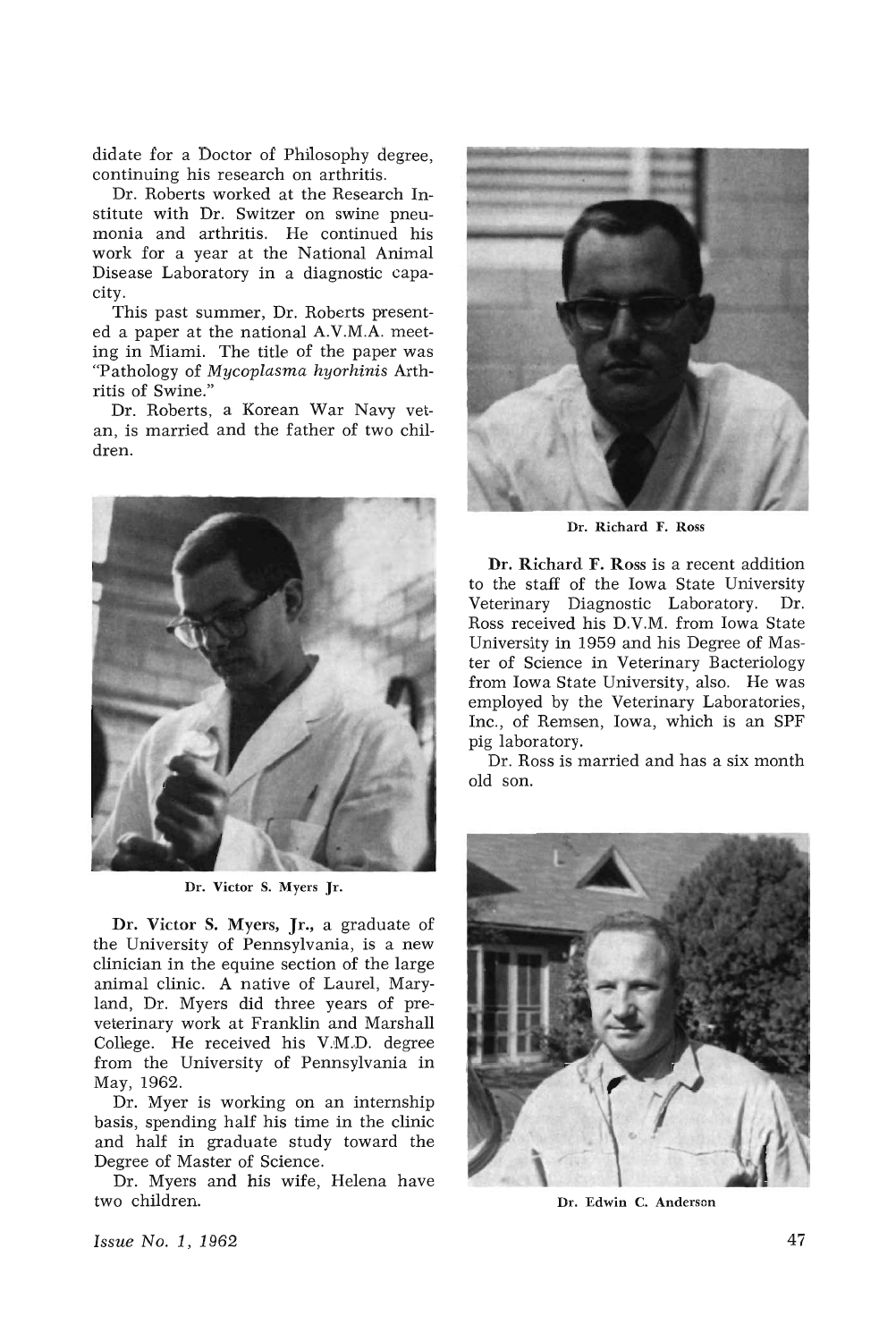A new addition to the Ambulatory Clinic staff is Dr. Edwin C. Anderson.

Dr. Anderson, a native of Smithtown, New York, did his pre-vet work at Clemson College in South Carolina and received his D.V.M. from the University of Georgia, Athens, Georgia, in 1961. He served in the U.S. Navy during World War II and also during the Korean Conflict.

After receiving his D.V.M. in 1961, Dr. Anderson was in private practice in Estill, South Carolina.

Dr. and Mrs. Anderson have seven children, four boys and three girls.



Dr. George Allen

A new clinician in the large animal clinic is Dr. George Allen. He was raised on a ranch in southern Alberta, Canada. Dr. Allen did his pre-veterinary work at the University of British Columbia and graduated from Ontario Veterinary College (University of Toronto) in the spring of 1962.

Dr. Allen is primarily interested in internal medicine and diagnostics of large animals. He is doing graduate work toward his Master of Science Degree. Dr. Allen and his wife Lynn reside in Ames.



Dr. Ronald Jensen

A recent graduate of Iowa State University, Dr. Ronald Jensen, is serving an internship position in the large animal clinic.

Dr. Jensen received his D.V.M. from Iowa State University in May, 1962. He is doing graduate work toward the Degree of Master of Science. His research work concerns equine inhalation anesthesia.



Dr. Dwight R. Coulter

*Iowa State University Veterinarian*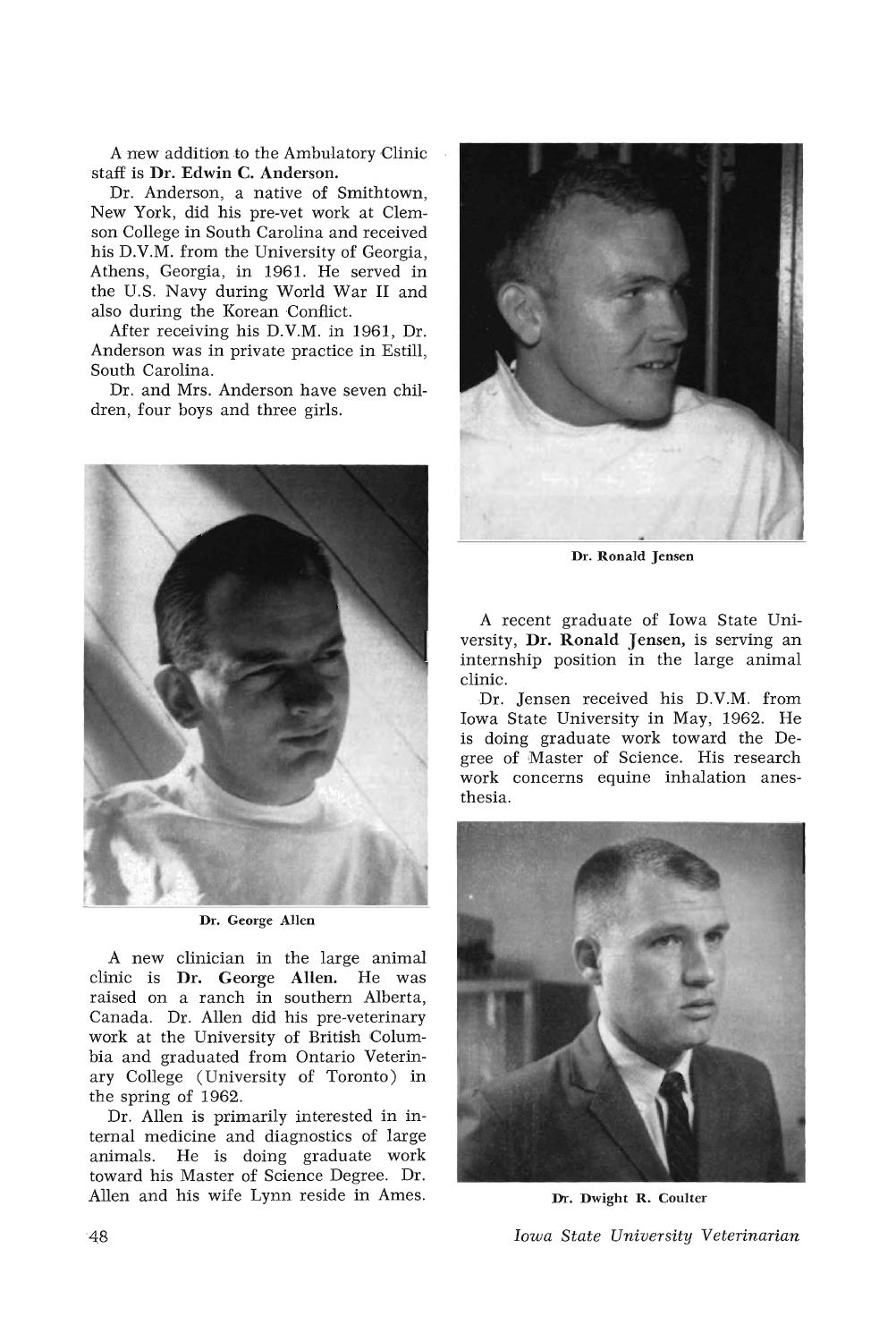Dr. Dwight B. Coulter has recently joined the staff of the Department of VeterinaryPhysiology. A native of Iowa City, Iowa, he graduated from the College of Veterinary Medicine at ISU in 1960. He is presently a candidate for the degree of Master of Science.

Dr. Coulter was engaged in private practice in Kewanee, Illinois, before entering the U.S. Army. During his tour of duty, he attended the Medical Officers Orientation course in Fort Sam Houston and the Meat and Dairy Hygiene School at Chicago. The rest of his active duty time was spent at Fort Sill, Oklahoma, in charge of the small animal clinic and inspection of meat and dairy products. He was released with the rank of captain.



Dr. Gerald J. Grawley

Dr. Gerald J. Crawley is presently engaged in teaching and research for the Department of Veterinary Physiology and Pharmacology. He received his D.V.M. and M.S. degrees from Iowa State University in 1962. A native of Wisconsin, Dr. Crawley fulfilled the requirements for his B.S. degree at the University of Wisconsin. He is presently a candidate for a Doctor of Philosophy degree.

Dr. Crawley is married and the father of two daughters. He will be leaving for a tour of duty with the U.S. Army in January.

## **Faculty Activities**

The annual meeting of the Iowa Interprofessional Association was held on Thursday, September 6, 1962, in the office of the Iowa Medical Society. Dean I. A. Merchant attended this meeting along with several other veterinarians from this area.

On Sept. 26, Dean I. A. Merchant attended a meeting of the Executive Board of the Iowa Veterinary Medical Association in Des Moines.

As a member of the review team of the National Institute of Allergy and Infec-Diseases, National Institute of Health, Dr. I. A. Merchant visited the University of Chicago on Sept. 17, the University of Illinois on Sept. 18, and the University of South Dakota on Sept. 19 to confer with applicants for National Institutes of Health Training and Research Career Awards. He also attended the fall meeting of the Allergy and Infectious Diseases Training Grant Committee in Bethesda, Maryland on October 24-25-26.

On November 12 and 13, Dr. I. A. Merchant attended the meeting of the Association of State Universities and Land-Grant Colleges held in Washington, D. C.

Dr. I. A. Merchant, in his capacity as<br>Iministrative Advisor, attended the Administrative Advisor, a<br>NCR-37 Mucosal Disease Committee meeting held at the Hamilton Hotel, Chicago, Illinois on November 25. Following this he participated in the meetings of the Conference of Research Workers in Animal Diseases held at the Hamilton Hotel on November 26-27.

On November 30, Dean I. A. Merchant attended a meeting of the Advisory Committee of the Institute of Agricultural Medicine at the State University of Iowa, Iowa City.

Drs. M. S. Hofstad and Harry W. Yoder, Jr. of the Veterinary Medical Research Institute and Dr. C. D. Lee, Poultry Extension, presented a workshop on laboratory aspects of PPLO control in poultry to laboratory workers of Arkansas, Missouri, Utah and California, October 29-30.

*Issue No.1, 1962*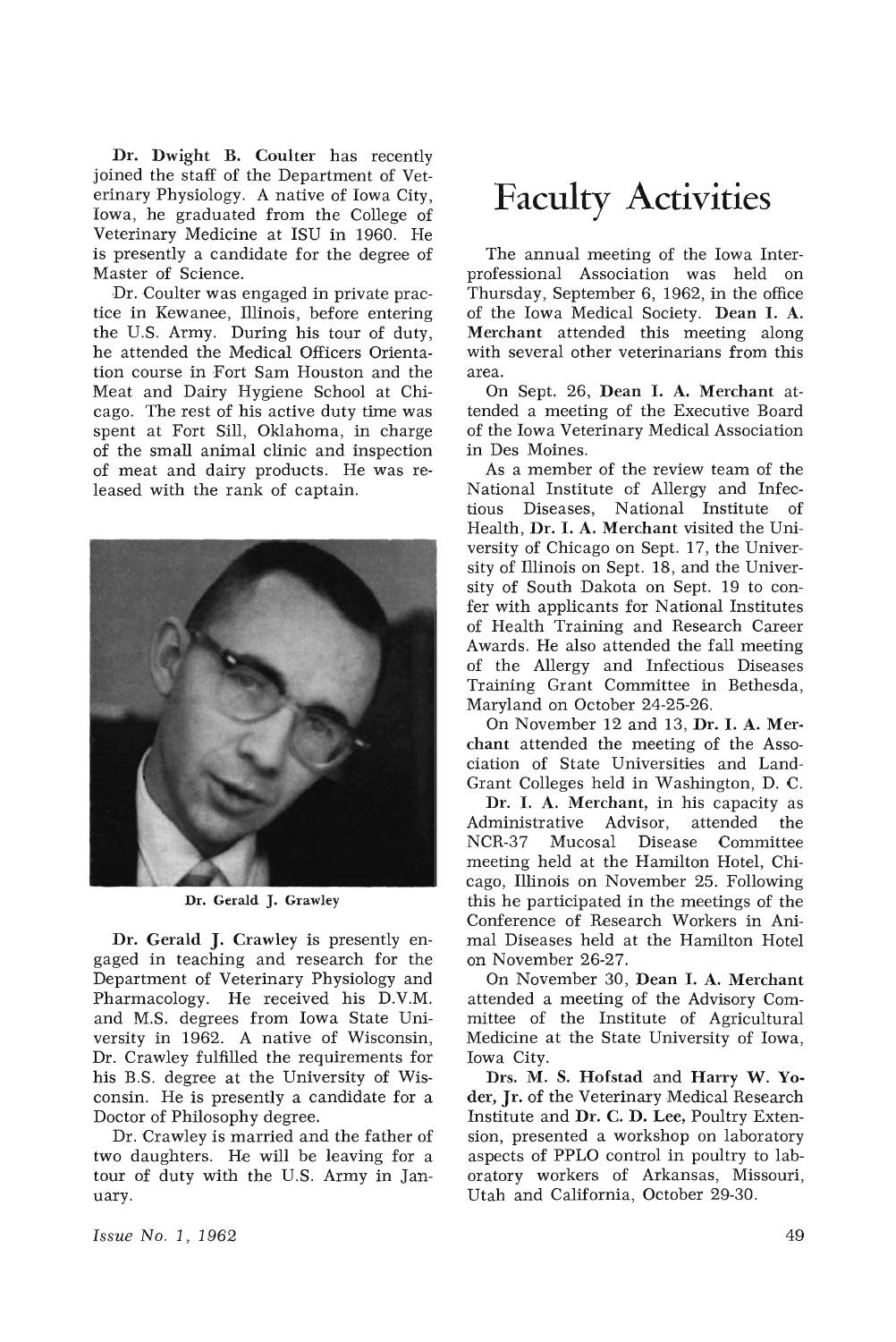On June 19, Dr. Robert Getty presented the paper "Recommended Minimum Standards for a Coordinated Academic Program Joining the EnEgineering and Basic Medical Sciences," authored jointly by Victor W. Bolie, M.A., M.S., Ph.D., Warren B. Boast, M.S., Ph.D., Dr. Getty, D.V.M., M.S., Ph.D., Melvin J. Swenson, D.V.M., M.S., Ph.D., at the San Diego Symposium for Biomedical Engineering which was held June 19-21, 1962, in San Diego, California. Dr. Getty also participated in a panel discussion with Dr. Dow, M.D., from Philadelphia and Dr. Rushmer, M.D., from Detroit, at which time the Biomedical Program at Iowa State University, as well as the training and teaching techniques utilized about the country were discussed by the panel and the audience.

Dr. Getty was asked to represent the American Veterinary Medical Association at the 1962 Audiovisual Conference of Medical and Allied Sciences in Chicago from June 21-23. The Audiovisual Conference of Medical and Allied Sciences is composed of representatives from all the various professional fields such as A.M.A., A.D.A., American Nurses Association, etc. Dr. Getty has represented the A.V.M.A. for the past ten years at this conference and this year was honored by election to the office of Co-Chairman of the Conference for 1962-63. Other officers are, John H. Huber, M.D., Temple University of Medicine, Chairman, James Lieberman, Chairman; D.V.M., director of the National Medical Audio Visual Facility, U. S. Public Health Service, Atlanta, Ga., secretary; George Dame, executive secretary, Audio Visual Council, American Podiatry Association, Washington, D.C., recording secretary and treasurer; Kathryn Linden, director, ANA-NLN Film Service, New York, N. Y., program chairman; and Daryl Miller, director, Bureau of Audio Visual Service, American Dental Association, Chicago, Ill., arrangements chairman.

Dr. Getty, president of the American Association of Veterinary Anatomists for the year 1961-62 presided at the business meeting and luncheon of the Veterinary Anatomists Association at their Annual Meeting which was held August 16, 1962

during the 99th Annual Meeting of the A.V.M.A. at Miami Beach, Florida. He also presented and participated in a discussion at the Ciné-Clinic on Monday, August 13 when two films produced in the anatomy department at Ames were shown, namely, "Applied Anatomy as Related to Pudendal Nerve Block" by Robert Getty and John Bowne; and "Functional Anatomy of the Reproductive Tract of the Cow" by Dr. Robert Getty and Dr. John Herrick.

Dr. Robert Getty presented a paper entitled, "Gerontology of Domestic Animals" on Tuesday, September 18, at the Midwest Interprofessional Seminar on Diseases Common to Animals and Man, Memorial Union, Iowa State University, Ames, Iowa.

Dr. B. H. Skold of the Department of Veterinary Anatomy also presented a paper entitled "Spontaneous Antheroschlerosis in the Arterial System of Ageing Swine" at the Midwest Interprofessional Seminar on Diseases Common to Animals and Man, September 18, 1962.

Dr. Harry W. Yoder, Jr. of the Veterinary 'Medical Research Institute participated in a Conference of Research Workers in Airsacculitis held in Washington, D. C., May 28-30.

Dr. W. P. Switzer, Veterinary Medical Research Institute, participated in a roundtable discussion of rearing of gnotobiotic swine at the Third Symposium on ,Gnotobiotic Technology held June 27-29 at Lobund Laboratories, University of Notre Dame, South Bend, Indiana.

Dr. Harry W. Yoder, Jr. of the Veterinary Medical Research Institute presented a paper, "PPLO other than *Mycoplasma gallisepticum* assoicated iwth turkey sinus and air sac lesions", at the Poultry Science Meeting, University of Illinois, Urbana, held June 25-29.

Dr. James E. Lovell of the Veterinary Medical Research Institute attended a workshop on techniques and applications of the electron microscope for biological and medical research held at Cornell University, Ithaca, New York, June 8-29.

Dr. David Gambal of the Veterinary Medical Research Institute presented a pa